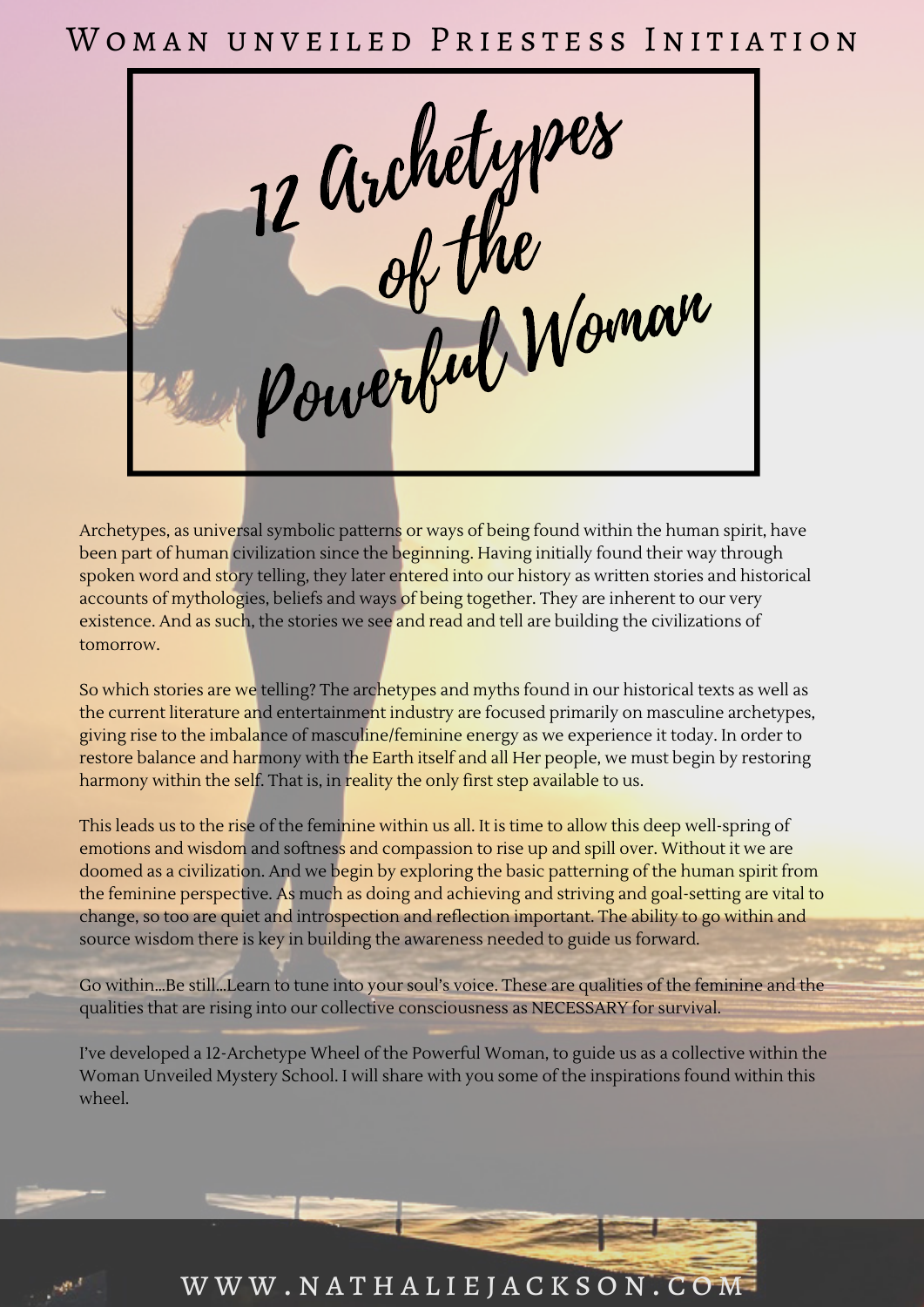

The Initiate…

This is about the willingness to know nothing as you begin. Begin empty. Let go of all you thought you knew and start fresh each and every day. Only in this way can true wisdom come through. It won't be clouded by ego and judgment and stories from your past. The initiate invites you into the space of nothingness, where all of life's potential awaits you. Let each new dawn be a fresh new start.

The Wild Woman…

This is the feminine aspect of the human experience that is deeply connected to the wild and natural world. This part in you feels the howl of the coyote as it screams from your lungs. It knows how deeply connected you are to the seasons and the moon and the sun and all of creation everywhere. It feels the depth of pain as the natural world is destroyed and animals become extinct. The screech of the hawk awakens in the wild heart and knowing that is wise and that soars up above, ever willing to offer its wisdom to you. You are a part of the wild. Never forget this.

She remembers. Her story is etched in her very bones, the lines on her face, the grey in her hair, the scars on her body. Each memory, each experience is part of her story. The survivor in you takes the etchings of the pain from the past and carves a new and empowering story from each wrinkle and scar. She rises up out of the ashes and is reborn BY HER OWN VOLITION. No one else needs to tell her who she is. She knows. And she tells she story bravely to prove it.

#### The Survivor…

### The Mother…

This archetypal force of nature lives in you, whether or not you've birthed a baby into this world. This is your capacity to love and nurture tirelessly. The mother teaches you to put your own oxygen mask on FIRST before assisting another. She reminds you to tend to your own garden, weed what no longer serves you, give yourself compassion for all you've said and done, and love yourself first and foremost. Then the love you've nurtured will spill over onto those you give yourself willingly to. From this place of abundance, love is endless.

These teachings are help closely within the mysteries of the Woman Unveiled Mystery School. I've revealed some of them here. Enter into the mystery to discover and uncover the rest….

May the power and love of the feminine awaken in us all…

## WWW.NATHALIEJACKSON.COM

 $\cdots$